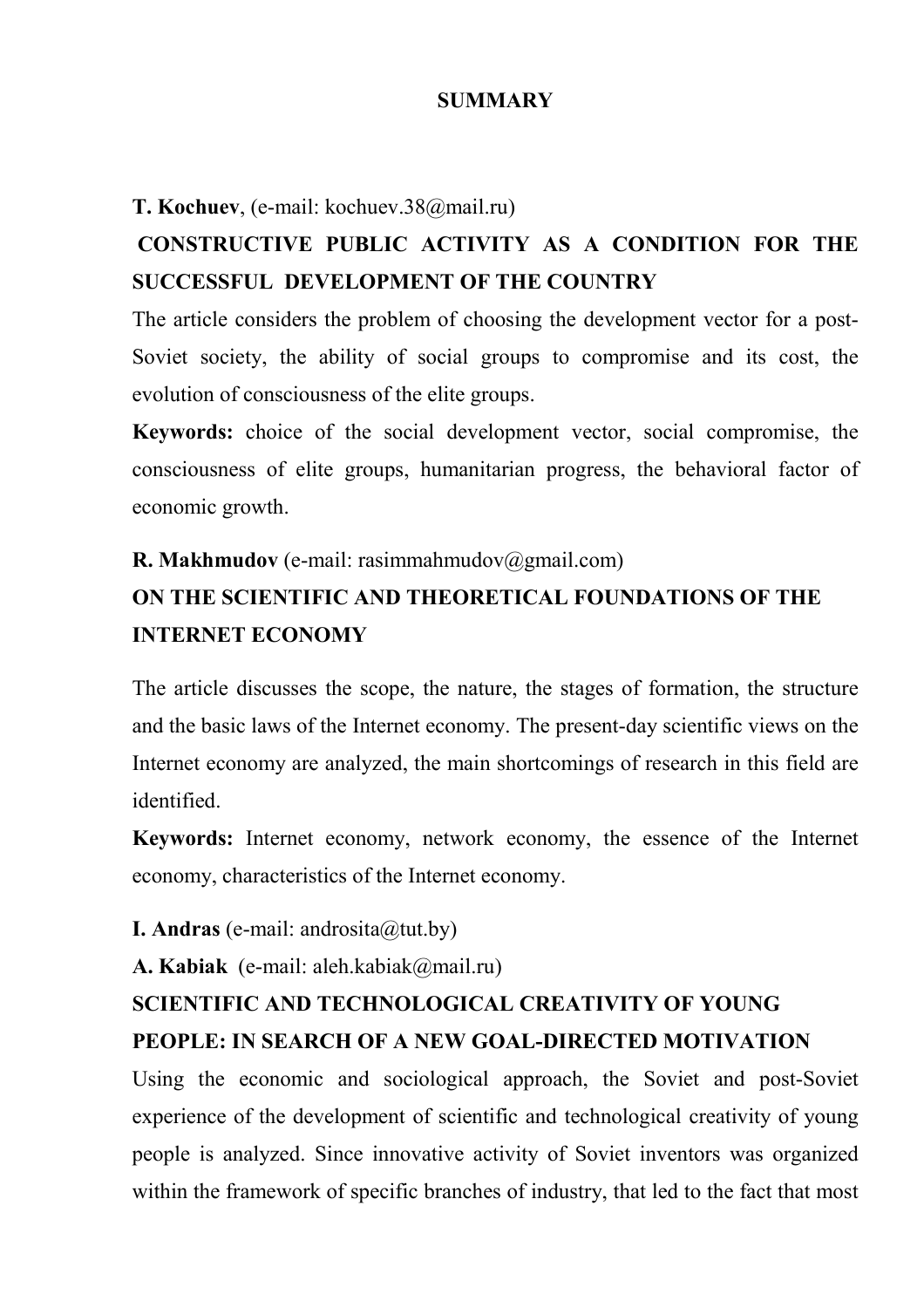commercially successful inventions were developed in the military-industrial complex. Improving and inventing everyday items for household use was getting relatively less attention on the countrywide scale.

These days scientific and technological creativity of young people is getting momentum anew, induced by a novel goal-directed motivation. In a competitive environment, technological creativity assumes more importance owing to the possibility of commercializing innovative inventions in the national economy. Currently, the inventions that can be commercialized promptly and cheaply are given priority. Technical universities are becoming platforms for the implementation of commercially viable engineering projects.

**Keywords:** scientific and technological creativity of young people, commercialization, entrepreneurship in technology.

**P. Kokhno** (e-mail: mailto:pavelkohno@mail.rupavelkohno@mail.ru)

**A. Kokhno** (e-mail: mailto:pavelkohno@mail.rupavelkohno@mail.ru)

**E. Tarasevich** (e-mail: mailto:pavelkohno@mail.rupavelkohno@mail.ru)

## **THE PROBLEMS OF MANAGING THE VERTICALLY INTEGRATED COMPANIES**

In the article organizational and economic instruments of managing the vertically integrated companies are considered, as well as the measures for the motivation of the personnel. In structural units of such companies with well-established production it is necessary to use the instruments of management which imply, that the operating subject's interference is limited to setting the rules and standards for all elements of the operated system.

**Keywords:** company, instruments of management, structural development, production function, spatial resource, design systems, logistics and sale, motivation of personnel.

**V. Dadalko** (е-mail: antikrizis1@bk.ru) **S. Dadalko** (е-mail: svetarozedad@gmail.com)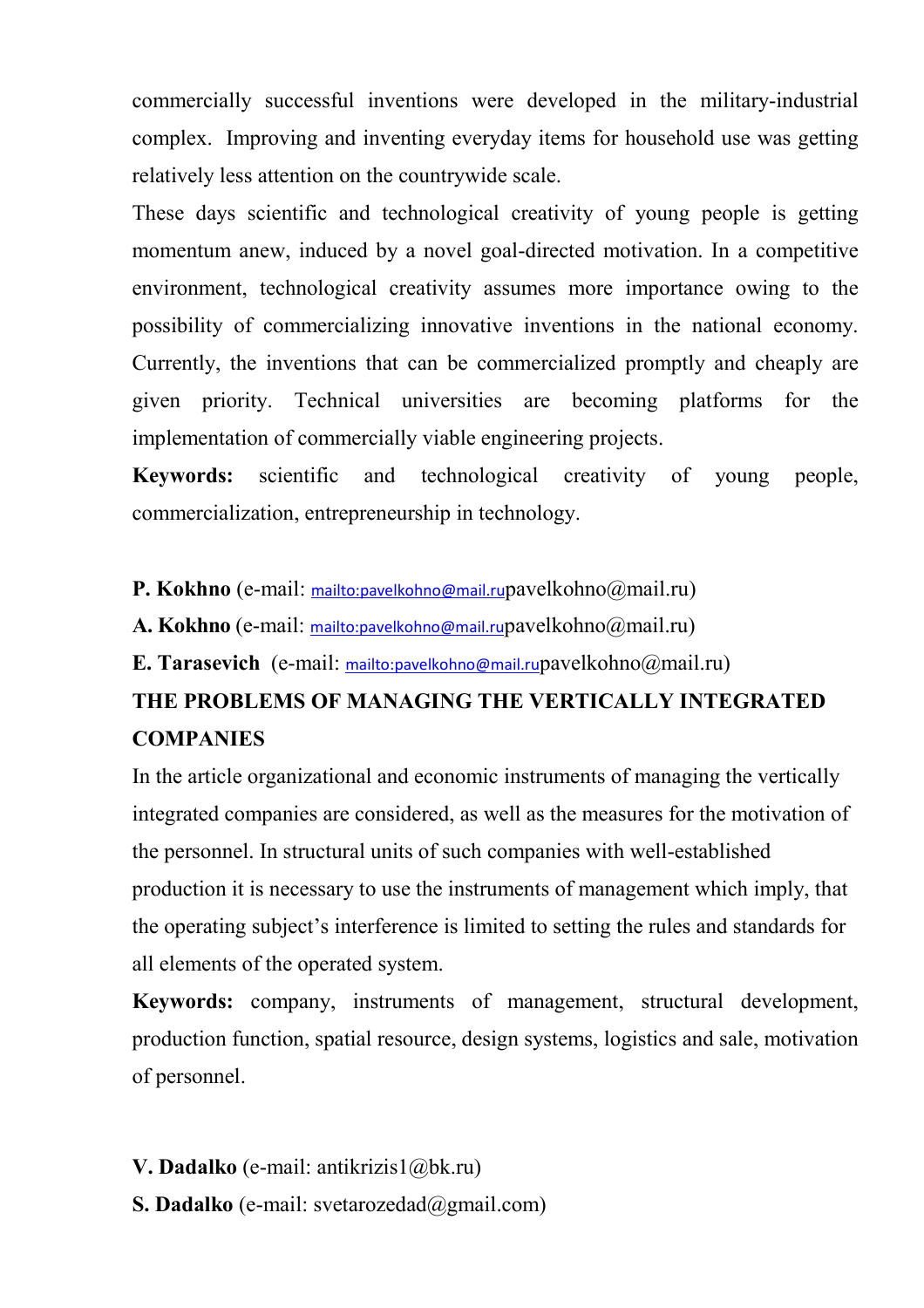#### **S. Sidorenko** (е-mail: sidor@)presidium.ras.ru

# **THE INTERACTION BETWEEN THE SECTORS OF HIGHER EDUCATION, BUSINESS, STATE AND SOCIETY IS VITAL FOR NATIONAL SECURITY WHEN BUILDING THE INFORMATION ECONOMY**

The article highlights digital transformations as one of the main driving forces of changes in the modern world in the context of the transition to the information economy. The digital economy is viewed in the light of new risks and threats to national security. The authors outline new approaches to the interaction of educational institutions and enterprises, and to the structuring of business, state and society as a whole in the context of global changes in economy and in technological basis.

**Keywords:** information economy, innovative economy, digital transformations, digital economy, national security, information security, innovative security, personnel security, higher education, business, state, society, risks and threats, Internet, artificial intelligence, industry 4.0.

### **G. Khalikulova** (е-mail: khalikulova78@mail.ru)

### **ON THE IMPACT OF INSURANCE ACTIVITY ON THE**

#### **INNOVATIVEDEVELOPMENT OF THE REPUBLIC OF UZBEKISTAN**

The article highlights the problems connected with the revival of insurance in Uzbekistan. Recommendations for improving the insurance system are presented. **Key words:** insurance, insurance services, insurance premiums, insurance payments, business processes.

#### **I. Balyuk** (e-mail: balyuk@bk.ru)

# **THE EXTERNAL DEBT PROBLEM GOES GLOBAL: ITS COMPOSITION, PROPSPECTS AND TRENDS**

The author pays special attention to the global nature of the external debt problem which becomes one of the most acute financial and economic problems. In the